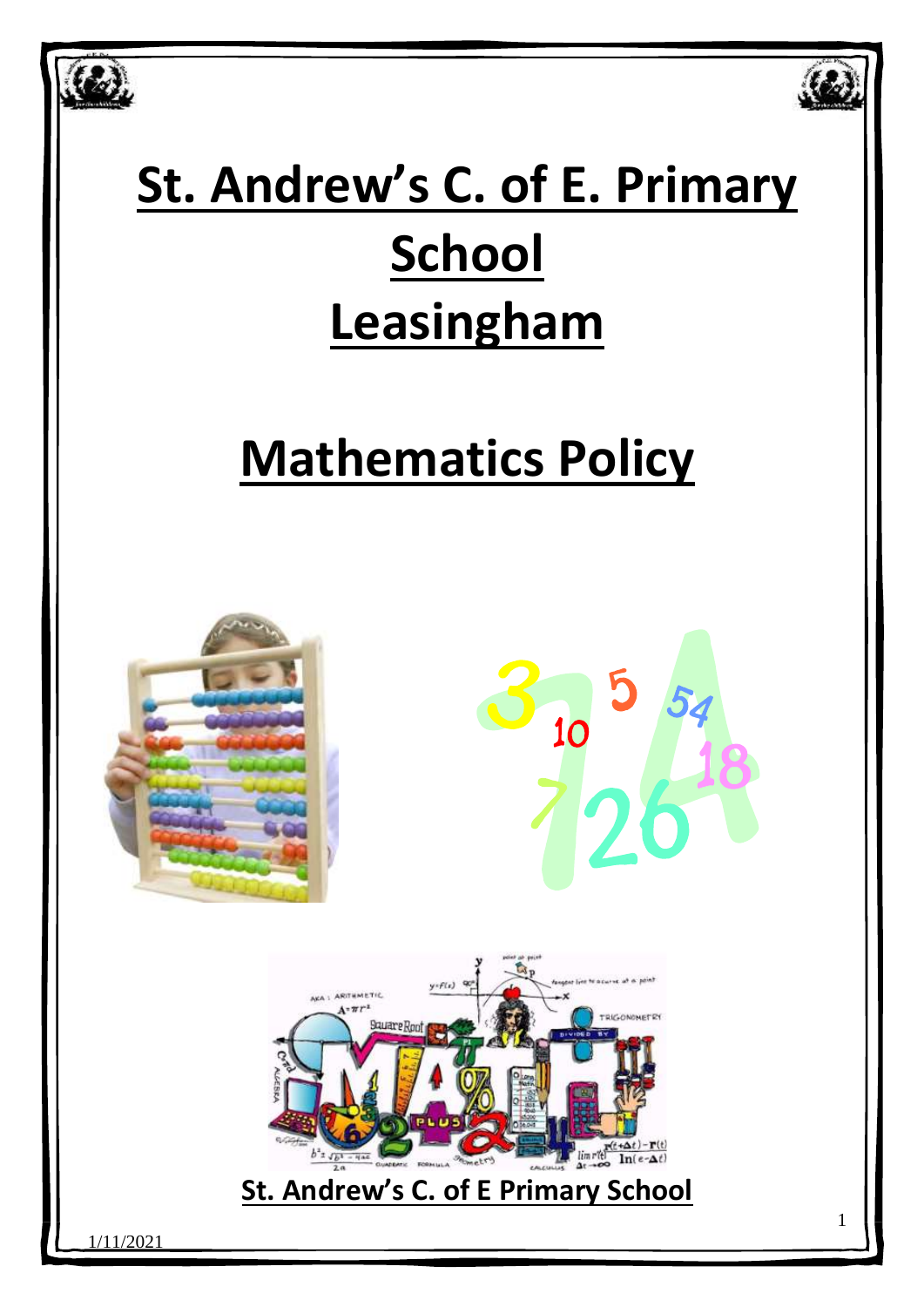



## **Mathematics Policy**

# **CONTENT:**

### **1. Curriculum Statement**

Including intent, aims and implementation

## **2. Teaching and Learning**

- 2.1 Teaching for Mastery
- 2.2 Resources and Equipment
- 2.3 Key lesson Features
- **3. EYFS**
- 4. **Computing**
- 5. **Homework**
- 6. **Assessment**
- **7. Equal Opportunities**
- 8. **Inclusion**
- 9. **Role of the Subject Leader**
- 10. **Parents**
- 11. **Monitoring and Reviewing**

1/11/2021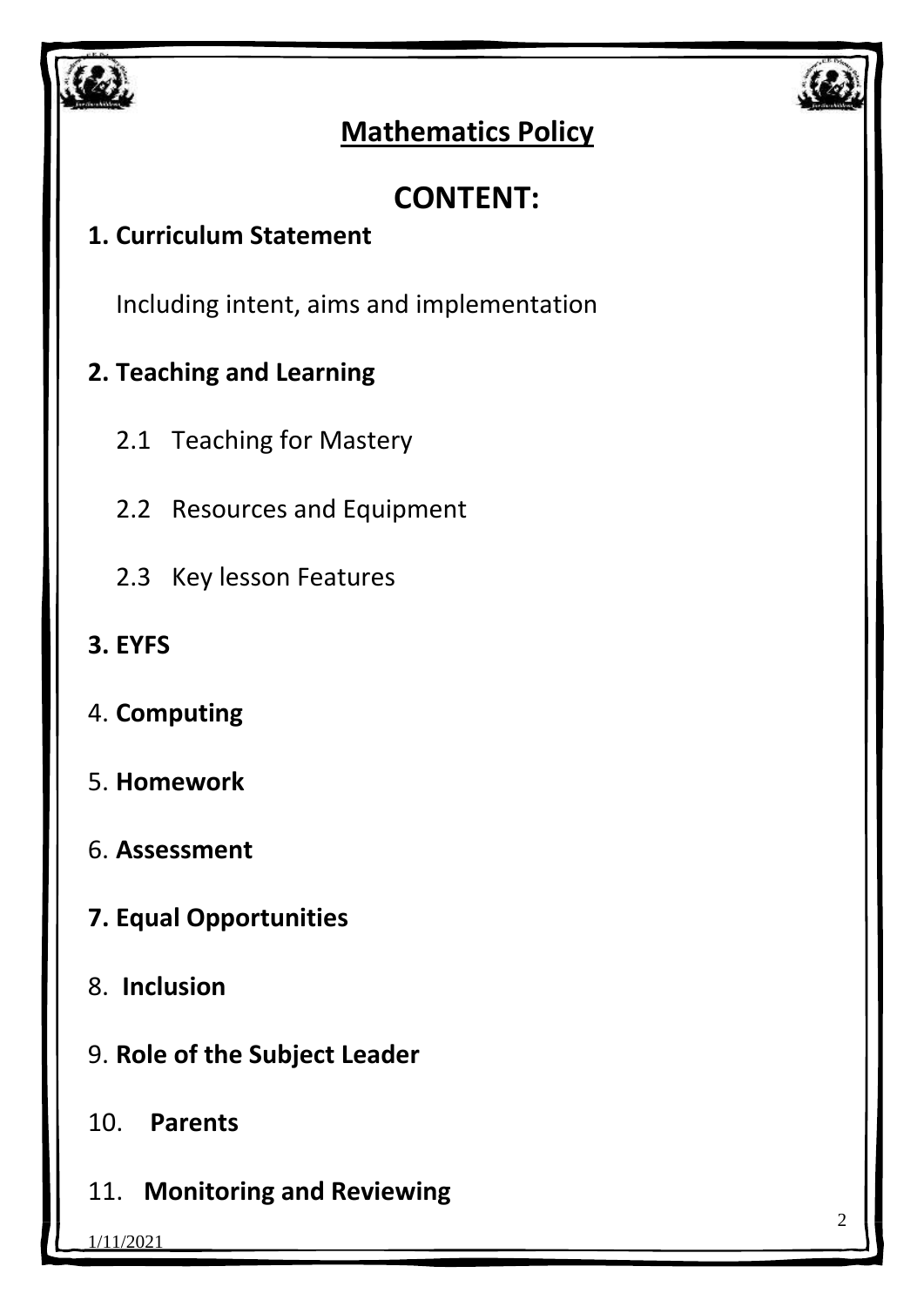

# **1. CURRICULUM STATEMENT**

At St. Andrew's C of E Primary School we have high expectations for all of our pupils and believe that all pupils can achieve highly and become confident and skilled mathematicians. We strive for all our pupils to be curious about mathematics and to understand the importance of mathematics in their everyday lives. It is a fascinating subject, dealing with the nature of number, space, pattern and relationships. Useful and creative, it requires not only facts and skills, but also understanding gained through exploration, application and discussion.

#### **Intent**

The 2014 National Curriculum for Maths aims to ensure that all children:

- Become fluent in the fundamentals of Mathematics
- Are able to reason mathematically
- Can solve problems by applying their Mathematics

Further from the introduction of the National Curriculum 2014 we believe, a highquality Mathematics education provides a foundation for understanding the world, the ability to reason mathematically, an appreciation of the beauty and power of Mathematics, and a sense of enjoyment and curiosity about the subject (National Curriculum 2014).

### **Aims**

St. Andrew's aims to ensure that all pupils have access to a wide range of stimulating problems and activities, which will include the appropriate Programmes of Study of the National Curriculum 2014 and the new (2021) EYFS curriculum. In line with the aims of the National Curriculum for Mathematics (2014), at St. Andrew's Primary, we aim to ensure that our pupils gain:

- Deep and sustainable learning in mathematics which they are able to apply to a range of contexts.
- An ability to build on previous knowledge.
- An ability to reason mathematically about a concept and make connections.
- Sound procedural and conceptual understanding.
- To become fluent in the fundamental of Mathematics.
- An ability to solve complex problems by breaking them down into smaller steps and showing resilience.

In Mathematics we aim to develop lively, enquiring minds encouraging pupils to become self-motivated, confident and capable in order to solve problems that will become an integral part of their future. Our curriculum aims to nurture a love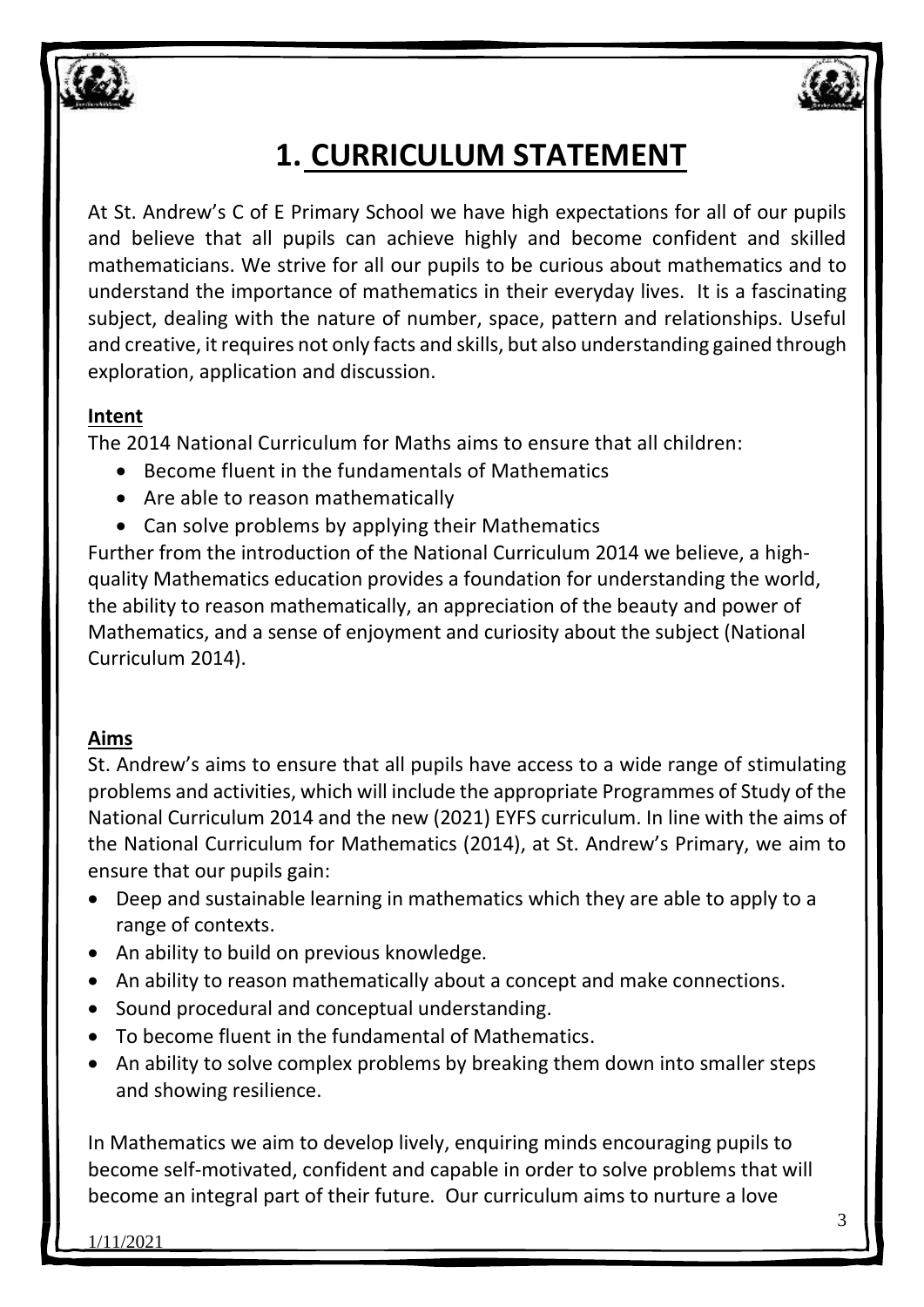



curiosity for maths through mastering number and fluency and providing children with skills to become confident at problem solving while exploring links to the world around us. We aim for our children to have a passion for learning and develop a deep thinking about mathematical world we live in.

#### **Implementation**

To ensure whole consistency and progression, the children from Y1-Y5 use the DfE approved 'Maths No Problem' scheme. This is supported with the school's ongoing engagement with the DFE funded Maths Hubs programme which continues to ensure that staff at all levels understand the pedagogy of the approach. New concepts are shared within the context of an initial related problem, which children are able to discuss in partners. This initial problem-solving activity prompts discussion and reasoning, as well as promoting an awareness of maths in relatable real-life contexts that link to other areas of learning. In KS1, these problems are almost always presented with objects (concrete manipulatives) for children to use. Children will also use manipulatives in KS2. Teachers use careful questions to draw out children's discussions and their reasoning. The class teacher then leads children through strategies for solving the problem, including those already discussed. Independent work provides the means for all children to develop their fluency further, before progressing to more complex related problems. Mathematical topics are taught in blocks, to enable the 3 achievement of 'mastery' over time. Each lesson phase provides the means to achieve greater depth, with more able children being offered rich and sophisticated problems, as well as exploratory, investigative tasks, within the lesson as appropriate.

Many of the fundamental principles of MNP are taught throughout Y6 and EYFS but through their own schemes of learning and assessment. In the EYFS stage WHITE ROSE and NCETM schemes are implemented focusing heavily on the use of The Numberblocks to engage the children, developing a secure SENSE of number and developing a curiosity and explorative recognition of patterns and concepts.

In Y6, WHITE ROSE planning and NCETM schemes are again used to ensure the Y6 objectives are taught discretely to the children as well as allowing time to recap and securing of previous learning and preparing for secondary school also.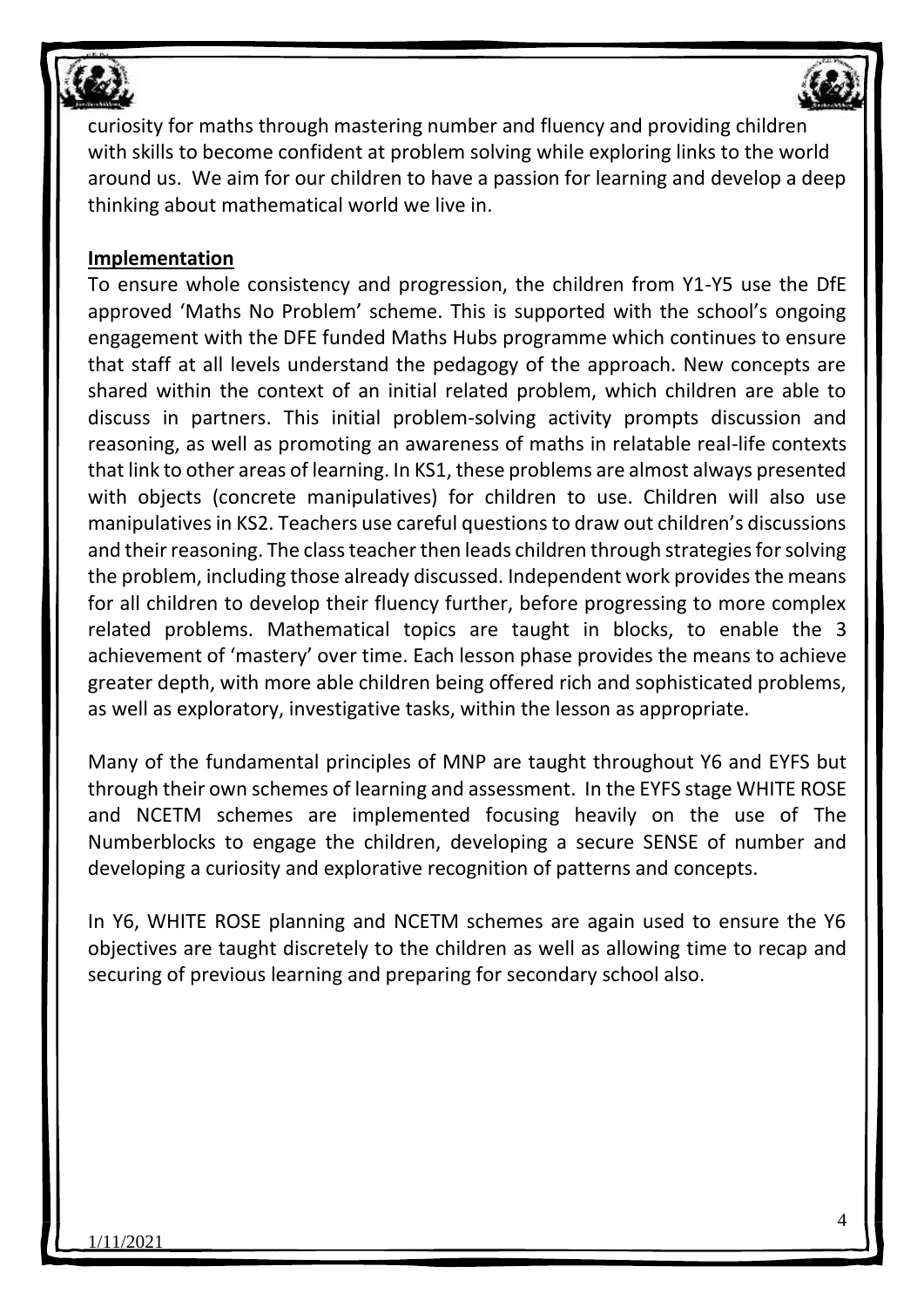



# **2.TEACHING AND LEARNING STYLE**

At St. Andrew's Leasingham we will judge the success of our mathematical teaching by using data analysis, book and planning scrutiny, observations, teacher's selfevaluation and KS1/KS2 summative assessment results. In addition, the motivation and interest displayed by our pupils is very important and this will be used as a measure. You will typically see the following features to mathematics learning:

### **Teaching for Mastery**

We believe that teaching for mastery in mathematics is a term directly associated with quality first teaching. It is one of the techniques we use to impact on children's learning. We believe that Teaching for Mastery is supporting the children in acquiring a deep, long term, secure and adaptable understanding of any subject.

- The large majority of pupils progress through the curriculum content at the same pace. Differentiation is achieved by emphasising deep knowledge and through individual support and intervention. The questioning and scaffolding individual pupils receive in class as they work through problems will differ and pupils who grasp concepts rapidly are challenged through more demanding problems which deepen their knowledge further.
- Practise and consolidation play a central role to mathematics learning. Carefully designed variation within this builds fluency and understanding of underlying mathematical concepts in tandem.
- Teachers use precise questioning in class to test conceptual and procedural knowledge, and carry out ongoing AFL (assessment for learning) of pupils regularly to identify those requiring intervention so that all pupils keep up.
- Teachers use the CPA approach (concrete, pictorial, abstract) approach to ensure that concepts are modelled to pupils using multiple representations. This ensures that procedural and conceptual understandings are developed simultaneously.
- Pupils are seated according to the professional judgement of the class teacher. This may be a specific ability group working together, mixed ability groups/ pairs. This will be in the belief that all pupils can attain highly in mathematics and every pupil will have different strengths and development areas. Therefore groupings within classes are flexible and pupils will work in different groups dependent on their need.

### Maths Planning

• *Whole class together* – we teach Maths to whole classes. In line with the expectations of the National Curriculum, we believe that all children, where

1/11/2021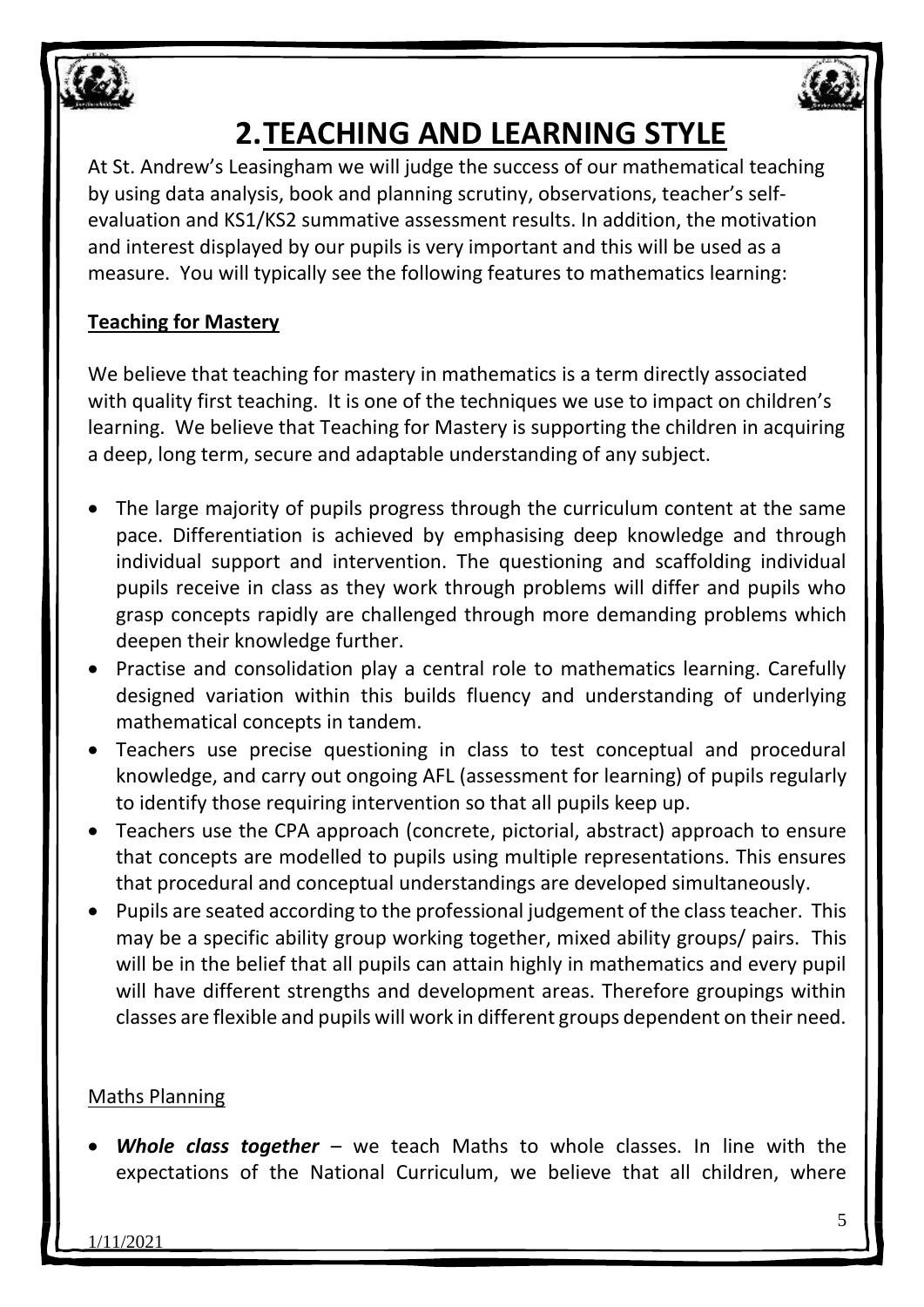

possible, should be exposed to the same curriculum content at the same pace and therefore allowing them full access. We believe that this will help to develop both a deep understanding and secure fluency of key mathematical concepts. At the planning stage, teachers consider the **scaffolding** that may be required for children struggling to grasp concepts in the lesson and **suitable challenge questions** for those who may grasp the concepts rapidly.

- **Longer but deeper -** topics are taught in units of work that focus on key concepts and allow for children to gain a deep understanding. Supported by Maths No Problem, lessons and resources are crafted carefully to foster deep conceptual and procedural knowledge. Decisions about when to progress will always be based on the security of pupils' understanding and their readiness to progress to the next stage. Therefore, where appropriate, teachers supplement Maths No Problem lessons with our own carefully crafted lessons to allow the children to learn the content more deeply. Learning is focused on one key conceptual idea and the steps in learning small in order to allow connections to be made. In turn, this will give an opportunity for every children to mastery a concept and allow some children to be challenged deeper through applying their skills to greater depth tasks.
- **Key learning points –** these are identified by teachers during planning and ensure they are drawing attention to the key mathematical concept. The use of stem sentences aid children's ability to talk maths confidently and provide scaffolding for children who need support to explain their thinking.
- **Questions –** teacher questioning is key to ensuring that all children are challenged at an appropriate level and that children's understanding or misconceptions can be addressed immediately. Open questioning with probe pupil understanding throughout taking some children's learning deeper. We insist on children responding using the precise mathematical vocabulary. This is supported through their work with a mastery partner where they are required to explain their mathematical thinking throughout the lesson.

#### **Resources/manipulative**

Within all lessons, teachers will utilise practical resources to ensure that concepts are represented to the pupils to gain depth of understanding. It is acknowledged that a great deal of time is required for teachers to provide the visual reinforcement and varied practice activities to facilitate intelligent practice and support the learning. We have several resources that can support teachers with this planning.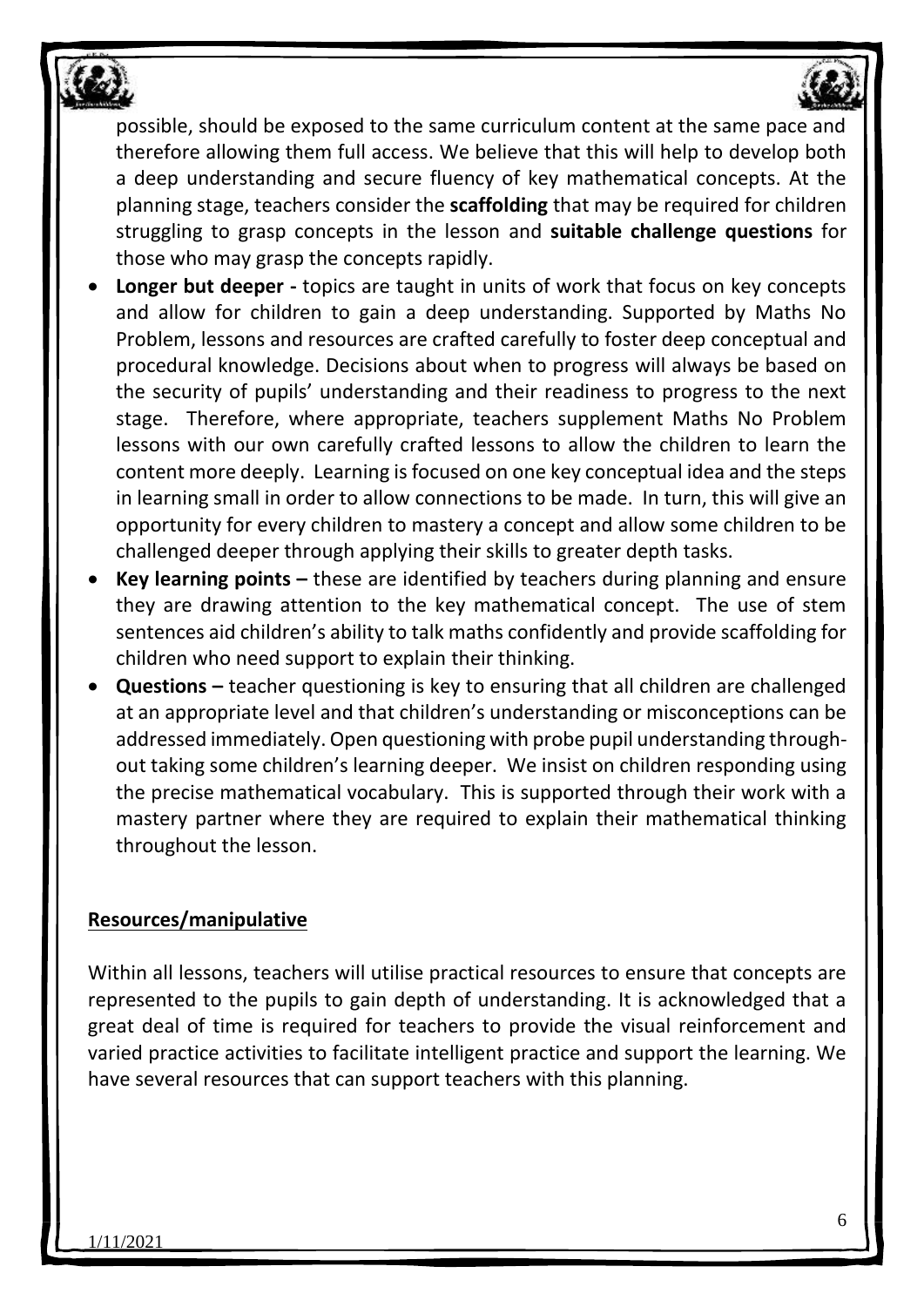

#### **Key Features of a Lesson**

Following the Maths No Problem approach across Yea 1-5, we aim for children to receive a consistent approach to maths every day. Each lesson is divided into 4 distinct parts; an anchor task, let's learn, guided practice and independent work.

- **In Focus/Anchor task -** an introductory activity for pupils that relates to the lesson objective. It may be a question or problem, but it allows the children to think with their maths partner (or as a class in some KS1 classes)about methods they have previously been taught which they could apply to help them solve this task.
- **Let's Learn –** learning linked to the in-focus task is explained and demonstrated by the class teacher. This puts new learning into a context.
- **Guided practice -** gives the children time to consolidate what they have just learnt before moving on to the independent task. It also allows for immediate evaluation of the pupils learning and understanding. During this time, teachers will identify those pupils needing further assistance and then support appropriately.
- **Independent Workbook -** when ready, children work independently in workbooks (in KS1 this is supported accordingly). Tasks and activities are designed to be easy for pupils to enter while still containing challenging components. For advanced learners, the textbooks also contain non-routine questions for pupils to develop their higher-order thinking skills.
- **Using Manipulatives -** carefully chosen practical resources and pictorial representations are used to explore concepts. We believe it is important that key concepts are introduced using a variety of concrete, pictorial and abstract representations. It is also crucial that throughout the lesson, children will see all representations alongside one another to help expose the different underlying structure of mathematics. Rather than seeing the C-P-A approach as separate stages of learning, we believe it is important that children go back and forth between them to help support their learning and deepen their understanding of a concept.
- **Questions** to challenge thinking teachers use questioning throughout every lesson to check understanding – a variety of questions are used, but you will hear the same ones being repeated: How do you know? Can you prove it? Are you sure? Can you represent it another way? What's the value? What's the same/different about? Can you explain that? What does your partner think? Can you imagine?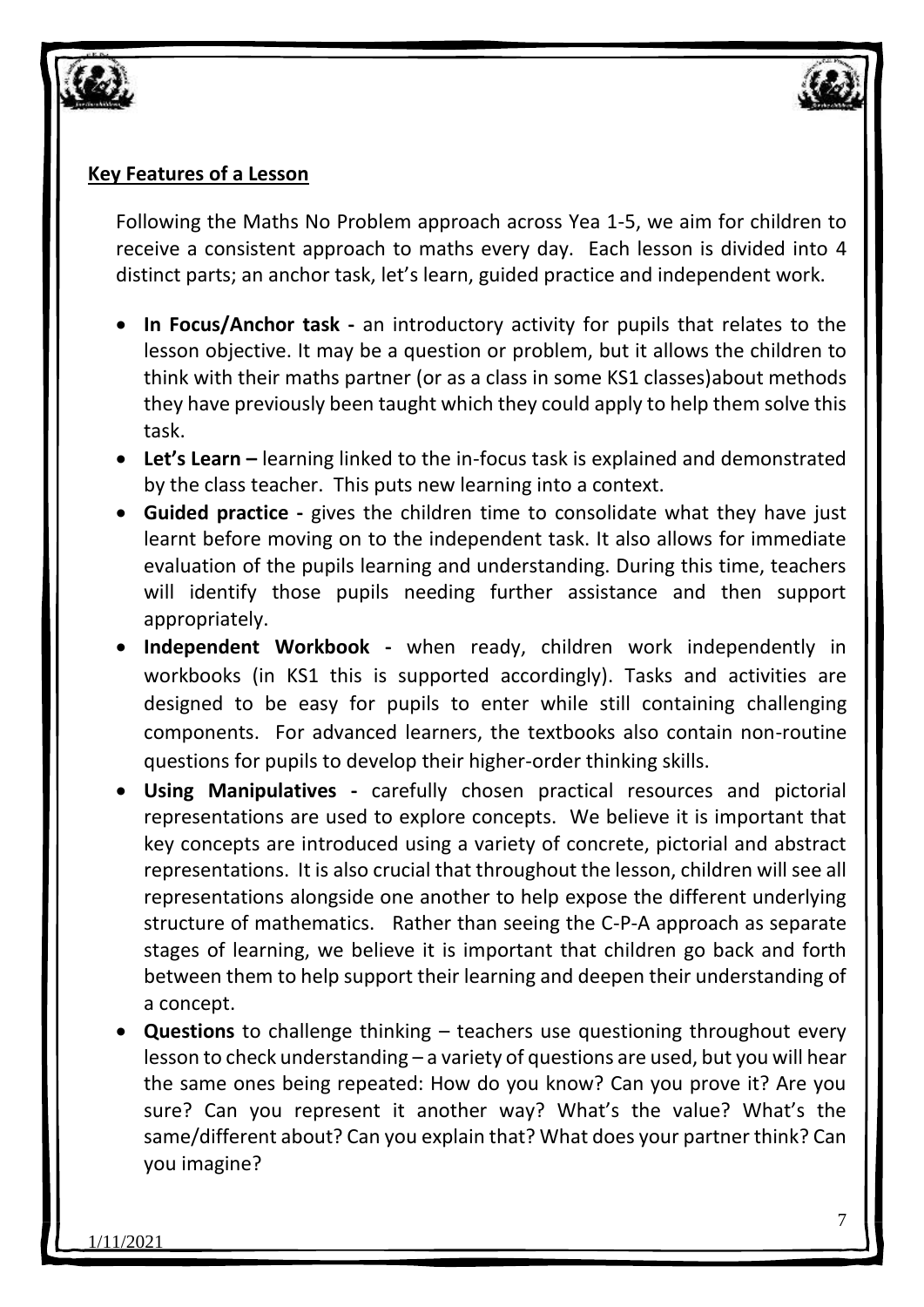

- **Discussion and feedback**  Depth of understanding is developed through pupils' being able to **communicate** using the correct mathematical language. We ask pupils to explain, justify and prove their ideas so that they are deepening their understanding of a concept. The use of a mastery partner is therefore crucial to our lesson design.
- **Jotters** jotters are used across the school, where appropriate, to act as an aid for children to record their thinking. This may include, photos of work with concrete equipment, pictorial representations or abstract work. The children may also be required to write written responses to explain their thoughts and show their mathematical thinking. The jotter will act as a useful point of reference for children to refer to as it is their way of recording their learning.
- **Rapid intervention**  those who are not sufficiently fluent with earlier material will consolidate their understanding, including through additional practice, before moving on. This may be through support during the guided practice or out with of the maths lesson. As new learning is built upon previous understanding, so in order for learning to progress and to keep the class together pupils need to be supported to keep up and areas of difficulty must be dealt with as and when they occur. Ideally this would happen on the same day but this is not always possible so it may be the following morning but will be before new learning is introduced.
- **Differentiation** will be seen by pupils working on differing complexities of problems within the same objective, called 'Intelligent Practice'. 'Rapid graspers' will have challenging problems to solve to ensure that they continue to make progress. There will be some pupils who are using practical equipment for longer in order to support learning. While our aim is that the gap between mathematical attainments in our classes is closed, we accept that in some Key Stage 2 classes there is already a large gap in the attainment of groups of pupils. There will, therefore be a need to give some pupils in these year groups separate mathematical activities. **Supporting rapid graspers** - pupils who grasp concepts rapidly will be challenged through being offered rich and sophisticated problems before any acceleration through new content. Teachers use a variety of resources to ensure appropriate challenges that link to the lesson objective, including NCETM Mastery materials, NRich, White Rose and MNP Teasers.
- **SEND pupils**  may be supported by additional adults, different resources, differentiated activities. They may also complete additional activities outside of the mathematics lesson.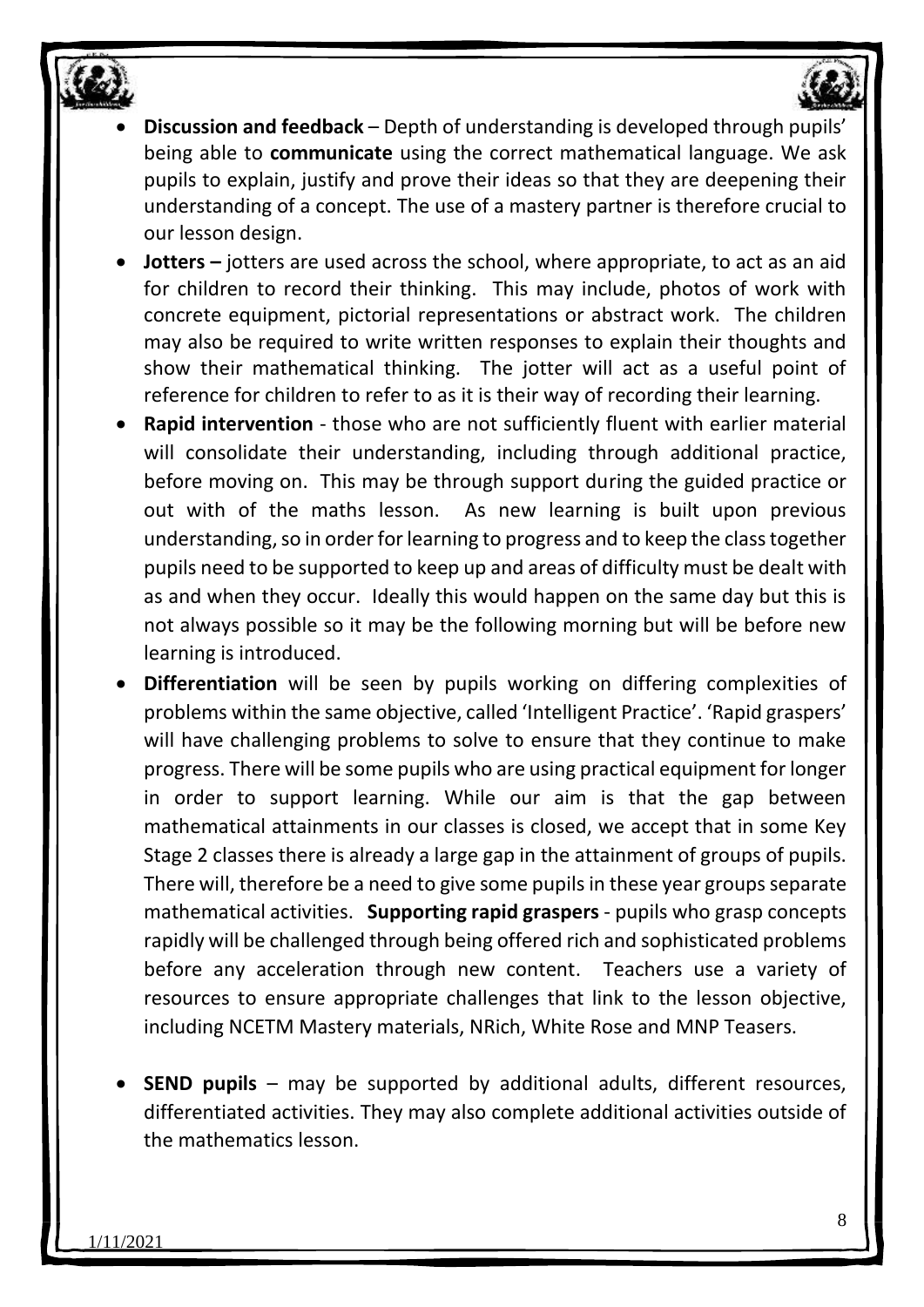

• **Marking** – our current marking policy is that learning is ticked with green to show correct responses or green dot or cross to show where children need to correct their work. Other symbols are also used to show where children have needed support (S), been provided with intervention (I) or used equipment (E) verbal feedback given (V). A comment is made if/when a teacher feels this is necessary which maybe to support the learning to move forward or praise effort and perseverance. Tabs or symbols across school will be added to maths journals to demonstrate where extensions or additional challenges have been added.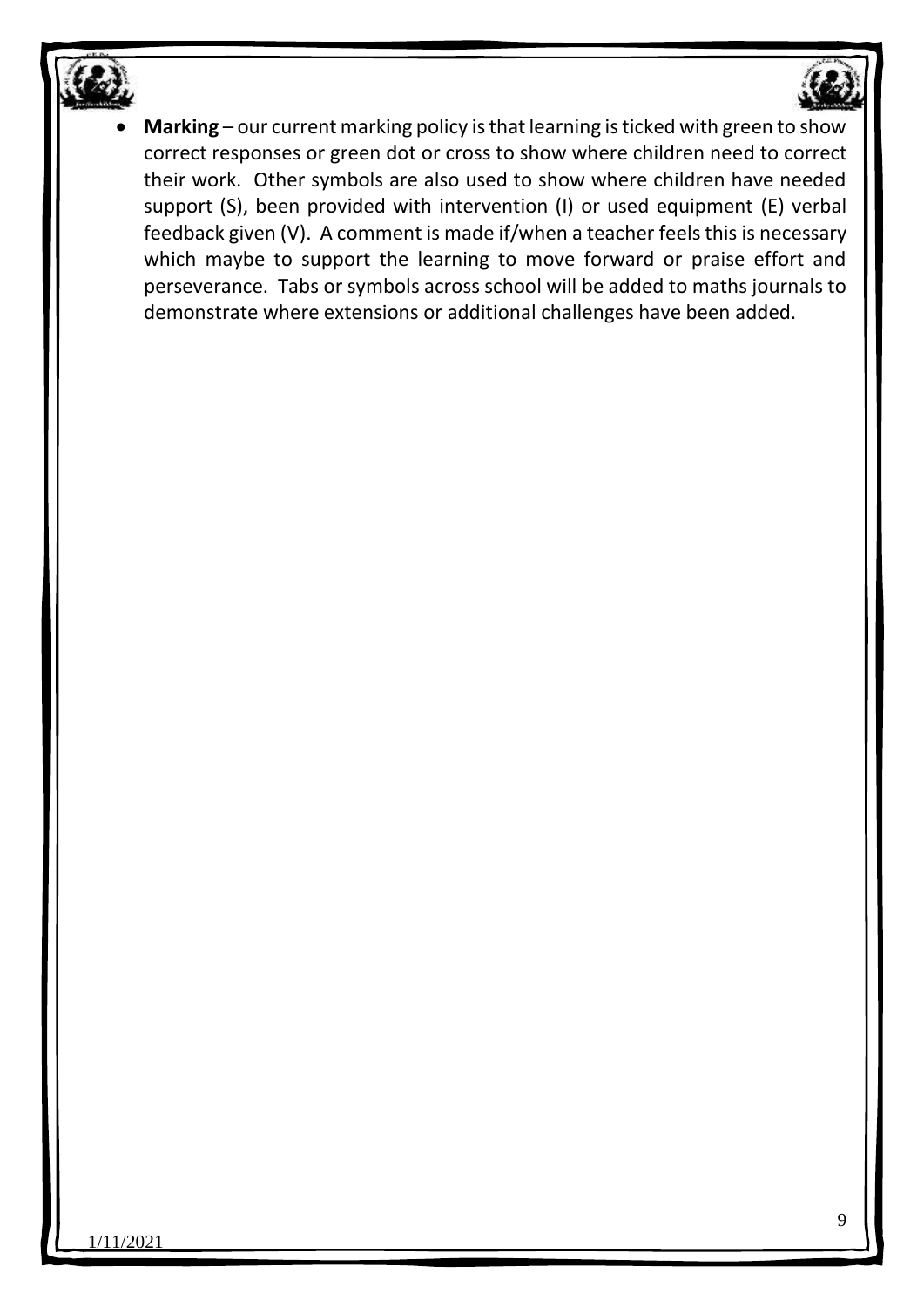



# 3.**CURRICULUM - EYFS**

Mathematics within the EYFS is developed through purposeful, play based experiences and will be represented throughout the indoor and outdoor provision. The learning will be based on pupils' interests or current themes and will focus on the expectations from Development Matters / Early Years. Use of concrete apparatus will be embedded in the EYFS where children will experience learning in maths. As stated earlier WHITE ROSE and NCETM form a major part of the support in planning for deep learning in Mathematics and the use of the NUMBERBLOCKS as a huge area to develop number sense, number concepts and pattern spotting.

As the pupils progress through, more focus is placed on representing their mathematical knowledge through more formal experiences. Pupils will be encouraged to record their mathematical thinking when ready and this will increase throughout the year.

- Mastery of mathematics in the Early Years will mostly be evident when the pupils initiate their mathematics successfully. They will use their maths consistently and without overt adult support when they are secure with a concept.
- Direct teaching could be with whole class or smaller groups and will be adult led and successful learning should be observed and assessed independent of this.
- The mastery approach to mathematics also embraces the Characteristics of Effective Learning as stated in Development Matters document.
- Children should apply their mathematics into a variety of contexts and play situations to make connections. Pupils should use an appropriate and relevant vocabulary and should be actively encouraged to discuss their maths and reason mathematically. Children should use well-chosen concrete, pictorial and iconic representations.
- They should recognise and be encouraged to use abstract symbols alongside less formal jottings and recordings.

### **Maths across the Curriculum**

Mathematics teaches children how to make sense of the world around them through developing their ability to calculate reason and solve problems. It is a core subject with a range of cross-curricular links but most often, is best taught discretely, using opportunities from other subjects to rehearse skills in a context. Mathematics involves developing confidence and competence in number work; geometry, measure and handling data and then using and applying these skills in other subject areas e.g. data handling within science, mathematics skills should be applied to this subject and used to evidence the pupils' depth of understanding.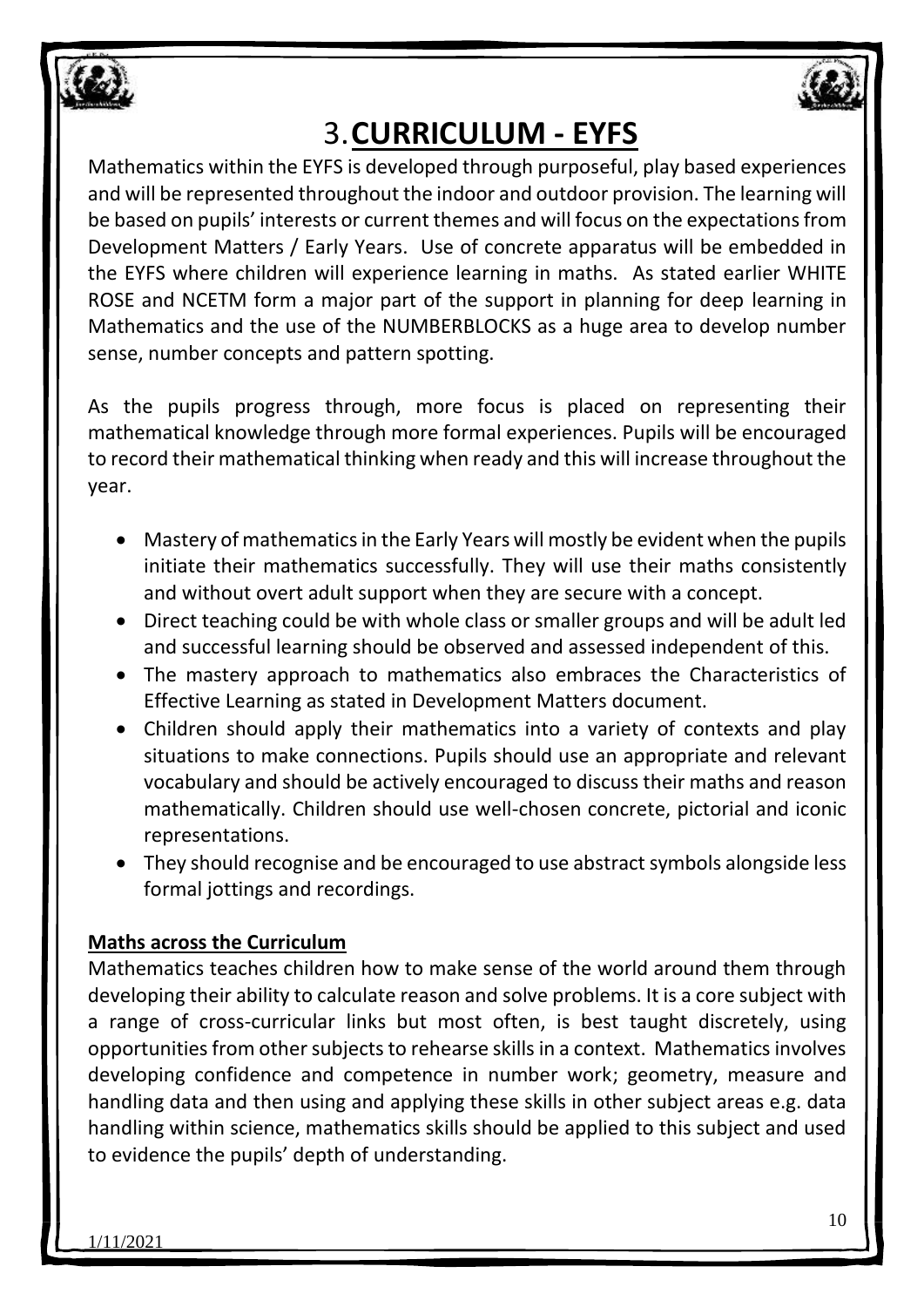



## **4.Computing**

Computing can enhance and support the teaching of Mathematics significantly. It has ways of impacting on learning that are not possible with conventional methods. Teachers can use software to present information visually, dynamically and interactively, so that children understand concepts more quickly. A range of software and resources are available to support work with the computers. In addition, the children also have access to **Purple Mash**, **Mathletics, Numbots** and **Times Tables Rockstars**, online computer programs, which can be accessed online both in school and at home. The program supports children at their mathematical level and provides them with support for all mathematical concepts in line with the national curriculum.

## **5.HOMEWORK**

Mathematics homework is set for children in Years 1-6 each week. Homework provides opportunities for children to: practice and consolidate their skills and knowledge; develop and extend their techniques and strategies; and prepare for their future learning throughout of class activities and homework. Homework activities are varied, interesting and set to support children's development and engagement with mathematics.

# **6.ASSESSMENT**

All of the elements of assessment mentioned below, collaboration with the statements in the children's individual Learning Journeys, are used on an ongoing basis to support and make our professional teacher judgement about whether a pupil is on track to achieve age-related expectations will be made at the end of the term. This information will all be recorded in each individual's Learning Journey and discussed at termly Pupil Progress Meetings.

### **6.1 Formative Assessment**

- $\triangleright$  To develop learning, pupils will be continuously assessed using a variety of strategies - observation, questioning, marking in accordance with our school marking policy.
- $\triangleright$  In KS1 and KS2 children are tested using a range of set tasks designated as appropriate to test individual pupils, groups or a whole class on an individual or range of attainments.
- ➢ At the end of each unit for MNP from Y1-Y5, teacher use the 'End of Chapter' reviews and continuous opportunities for children to apply their skills to allow teachers and the learning support assistant to assess for mastery. Teachers track

1/11/2021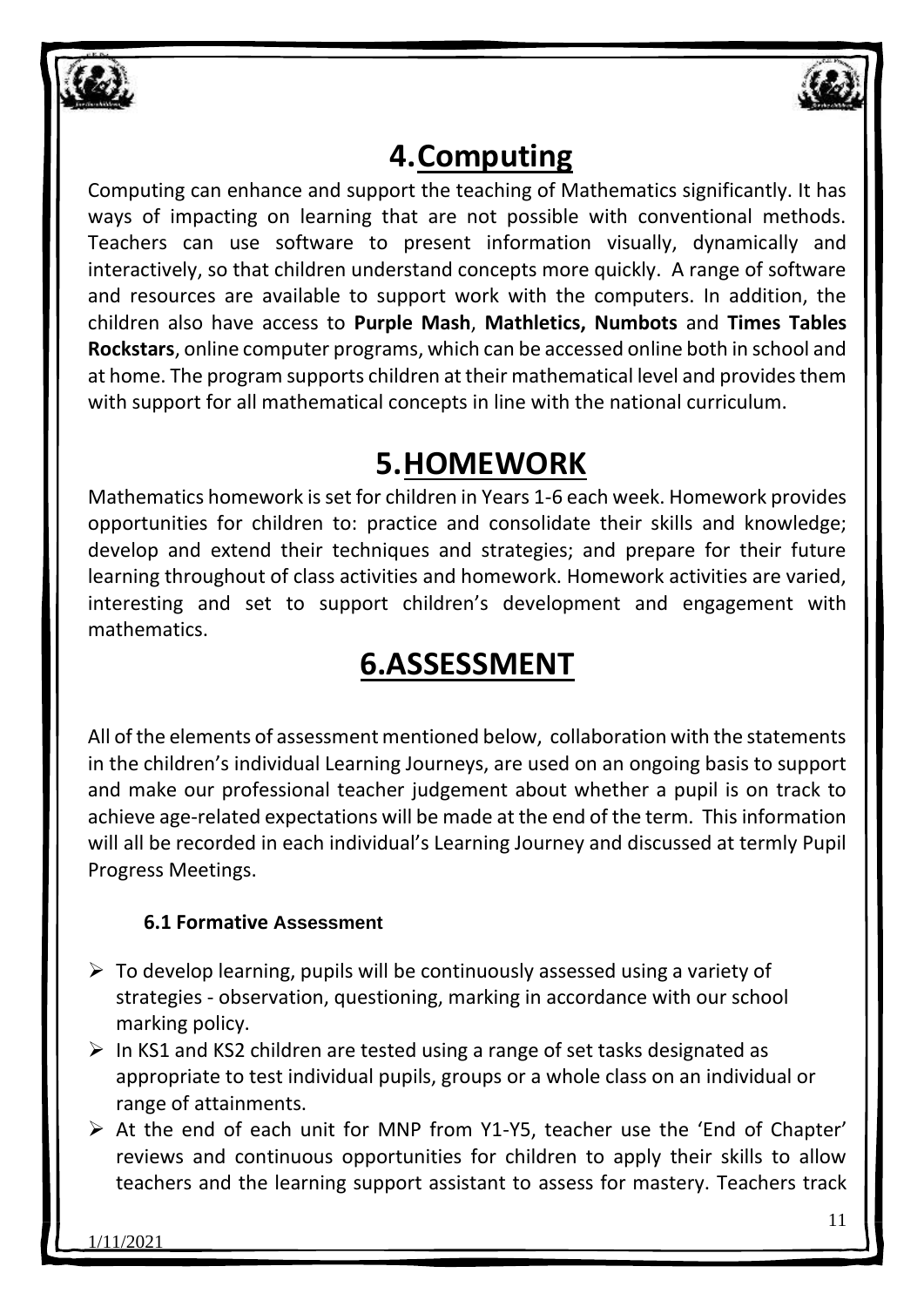

how pupils gain in progress over the course of a topic, and identify gaps in knowledge that may need to be addressed.

- ➢ Children also receive effective feedback through teacher assessment, both orally and through written feedback, and AfL is integral to the design of each lesson:
- $\triangleright$  The structure of the teaching sequence, ensures that children know how to be successful in their independent work. Guided practice, which takes place within the part of the less, providing further preparation for children to be able to apply the skills, knowledge and strategies taught during the 'Let's Learn' phase. Common misconceptions are addressed within the teaching sequence and key understanding within each 'small step' is reviewed and checked by the teacher and the children before progression to further depth.
- $\triangleright$  At the end of the lesson, the children have opportunities to review their work and self and peer assessment can be used outline by the school's 'Marking and Feedback Policy'. The children then indicate how confident they feel about their learning.
- $\triangleright$  The confidence scale is reviewed by the teacher during review of the children's work to inform where consolidation might be required. Opportunities for additional practice and correction are provided by the teacher, as appropriate, during marking, with a focus on promoting and achieving a growth mindset within the subject.
- ➢ Short term assessment is a feature of each lesson. Observations and careful questioning enable teachers to adjust lessons and brief other adults in the class if necessary. The lesson structure of MNP is designed to support this process. Children carry out unit reviews to help assess pupils understanding from across a series of lessons. This also informs dialogue with parents and carers during open evenings, as well as the judgements made at the end of the term as to the extent that each child has demonstrated mastery of each 'fundamental' objective.

#### **6.2Summative Assessment:**

- ➢ Teachers administer a large termly arithmetic paper and reasoning and problemsolving paper which specifically links to the coverage for the specific year group. The results of these papers are used to identify children's ongoing target areas, which are communicated to the children, as well as to parents and carers at Parents Evening. They are also used alongside the end of unit assessments and outcomes of work, to inform the whole school tracking of attainment and progress for each child in line with each 'fundamental' objective. Children will also take an online **STARMATHS** assessment which allows a 'snapshot' of children's progress within all strands of maths. It also allows teachers to identify gaps in learning to support interventions.
- $\triangleright$  Assessment data in maths is reviewed throughout the year to inform interventions and to also ensure that provision remains well-informed to enable optimum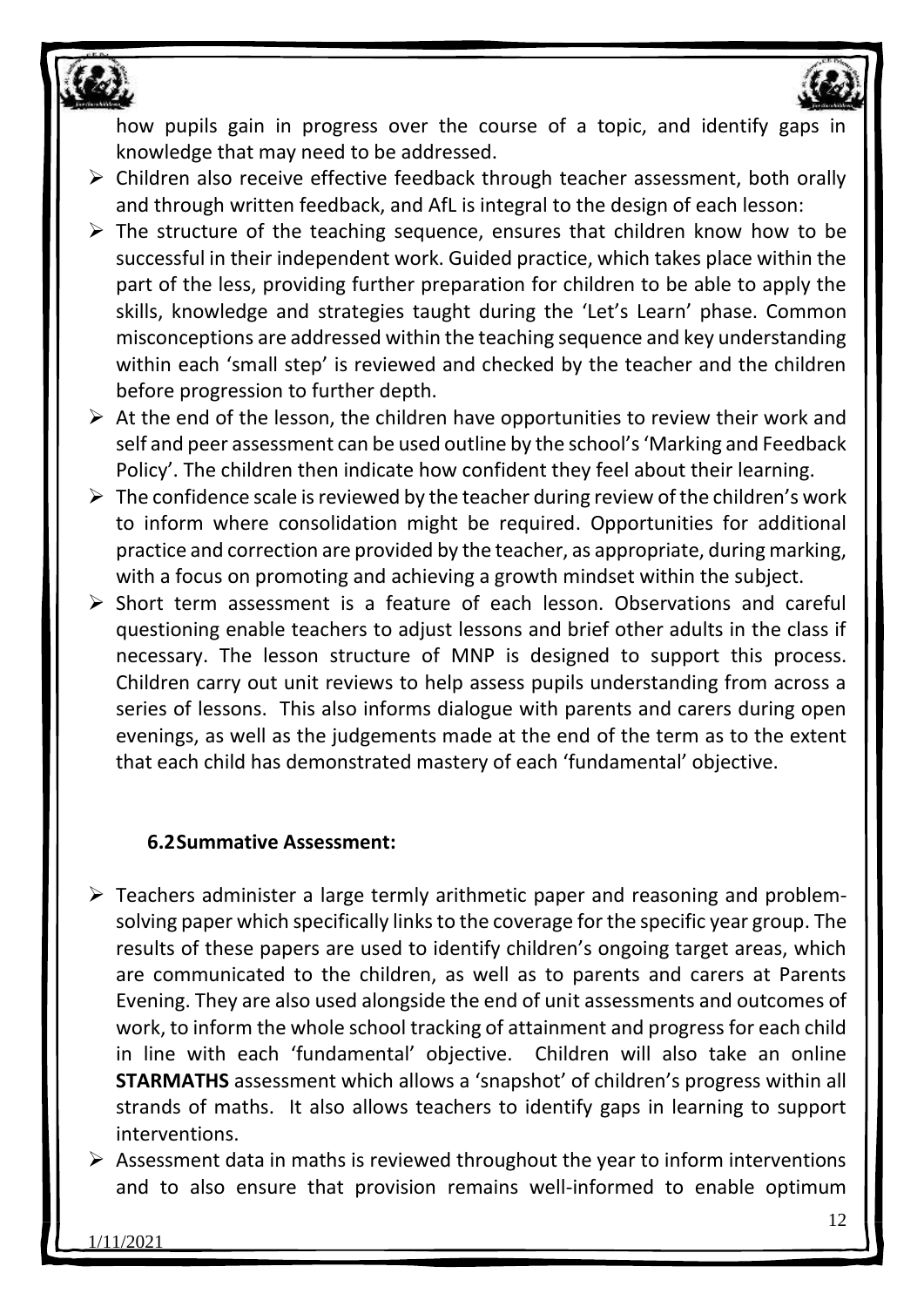

progress and achievement. This data is used to inform whole school and subject development priorities for the next school year.

- ➢ The Class Teacher, Mathematics Co-ordinator, SENDCo and Head Teacher keep records of assessments.
- ➢ Statutory Assessment Tasks (SATs) will be administered in accordance with the law at the end of KS1 and KS2.

#### **6.3 Assessment in EYFS**

- $\triangleright$  Formative and summative assessment are continuous and ongoing within EYFS. The children are measured at the end of Foundation stage against the Early Learning goals criteria for the Mathematics specific area of development.
- ➢ The EYFS team collect evidence of children's learning through work completed in their learning journey book, observations, photos, and videos which are shared with parents weekly using the 'Tapestry' online system. This means that parents can engage with children regularly about their learning and can contribute to the knowledge we have of the child in school. Parents are active and many use 'Tapestry' to record the milestones children make at home during the year.
- $\triangleright$  We provide effective and focused intervention for those children who are finding learning challenging and are not on track to meet expectations at the end of the year. This will be provided in an inclusive way and support from parents is also enlisted at an early stage to ensure that the children have every chance to achieve the Early Learning Goals.

## **7 INCLUSION**

Inclusion is about every child having educational needs and the School meeting these diverse needs in order to ensure the active participation and progress of all children in their learning. Successful inclusive provision at St. Andrew's Leasingham is seen as the responsibility of the whole school community. Inclusive practice in Mathematics should enable all children to achieve their best possible standard; whatever their ability, and irrespective of gender, ethnic, social or cultural background, home language or any other aspect that could affect their participation in, or progress in their learning.

# **8 ROLE OF SUBJECT LEADER**

The subject leader will raise the profile of Maths at St. Andrew's C. of E. Primary School (Leasingham) through best practice. They will model lessons, as appropriate to new staff, NQTs and peers to support continued professional development. They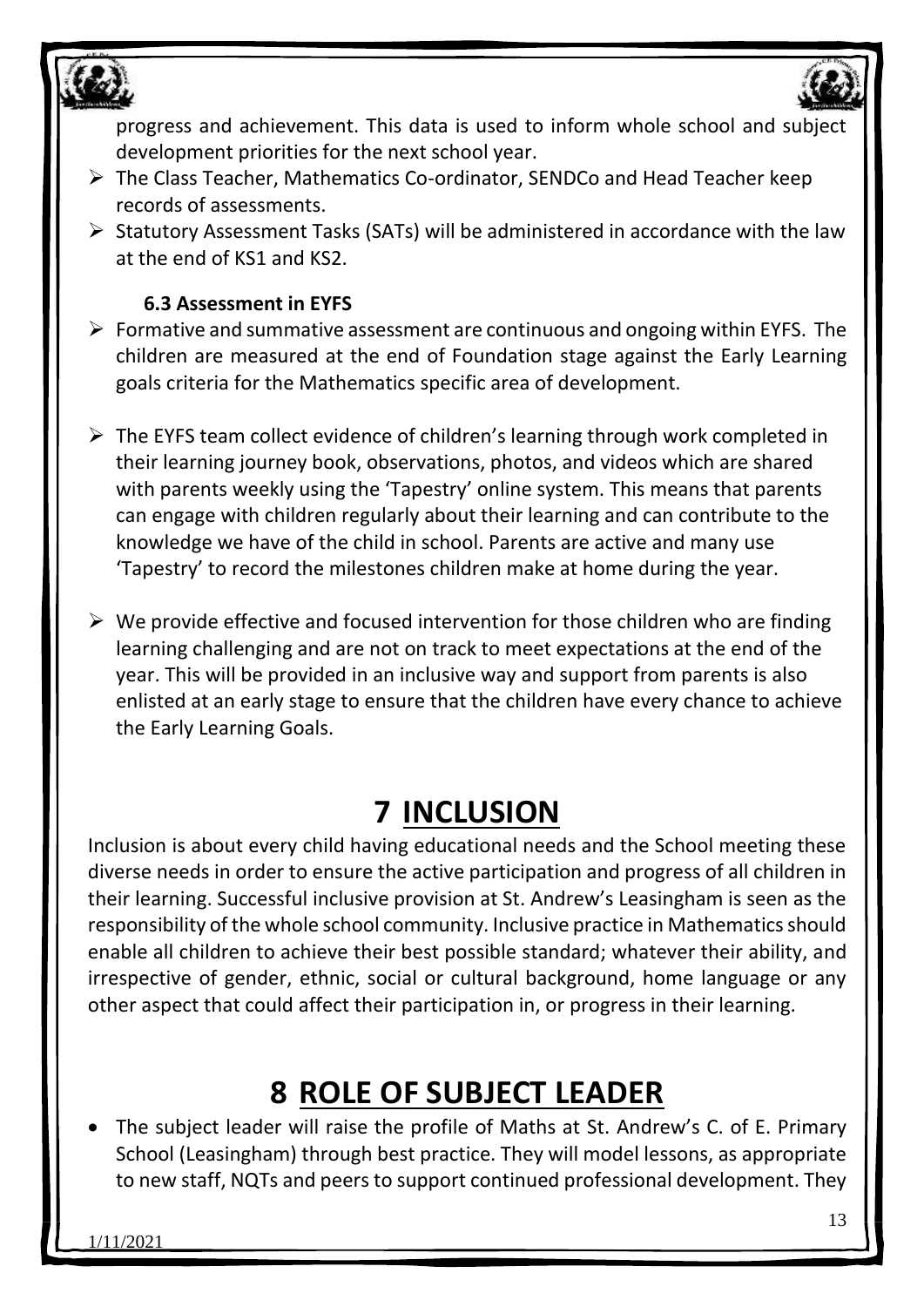

will ensure the high quality of Maths displays around the school, present certificates of achievement during end of term assemblies and involve the school in 'celebrations' of Maths, including participation in events such as 'World Maths Day' and NSPCC Numberday. The subject leader will support staff in providing opportunities for learning outside the classroom in Maths and will identify and organise opportunities which enable this, as appropriate.

- The subject leader will monitor progression and continuity of Maths throughout the school through lesson observations and regular monitoring of outcomes of work in Maths exercise books.
- The subject leader will ensure that all staff have access to year group plans and the relevant resources which accompany them.
- The subject leader will monitor children's progress through the analysis of whole school data. They will use this data to inform the subject development plan which will detail how standards in the subject are to be maintained and developed further.
- The subject leader will, on a regular basis, organise, audit and purchase central and class-based Maths resources.
- The Subject Lead with attend regular cluster meetings, will keep up to date on current developments in Maths education and disseminate information to colleagues.
- The subject leader will extend relationships and make contacts beyond the school.
- The subject leader will develop opportunities for parents/carers to become more involved in Maths education.
- The subject leader will ensure that all staff have access to professional development including observations of outstanding practice in the subject where possible.

## **9 PARENTS**

- The school recognises that parents and carers have a valuable role to play in supporting their child's mathematical learning. An overview of the Maths curriculum is available on the school's website, as well as guidance in the progression in calculation methods used by the school. Paper copies of these documents are also available on request and the curriculum letter, sent home by each year group, also outlines the Maths topics to be covered.
- Activities which link to each Maths topic are suggested for parents and carers to try at home with their child. Links to some of these specific programs can be found on our school webpage.
- Children are given Maths homework at least once a week from Reception to Year 6. Throughout the unit of work, maths homework task will focus on developing number fluency.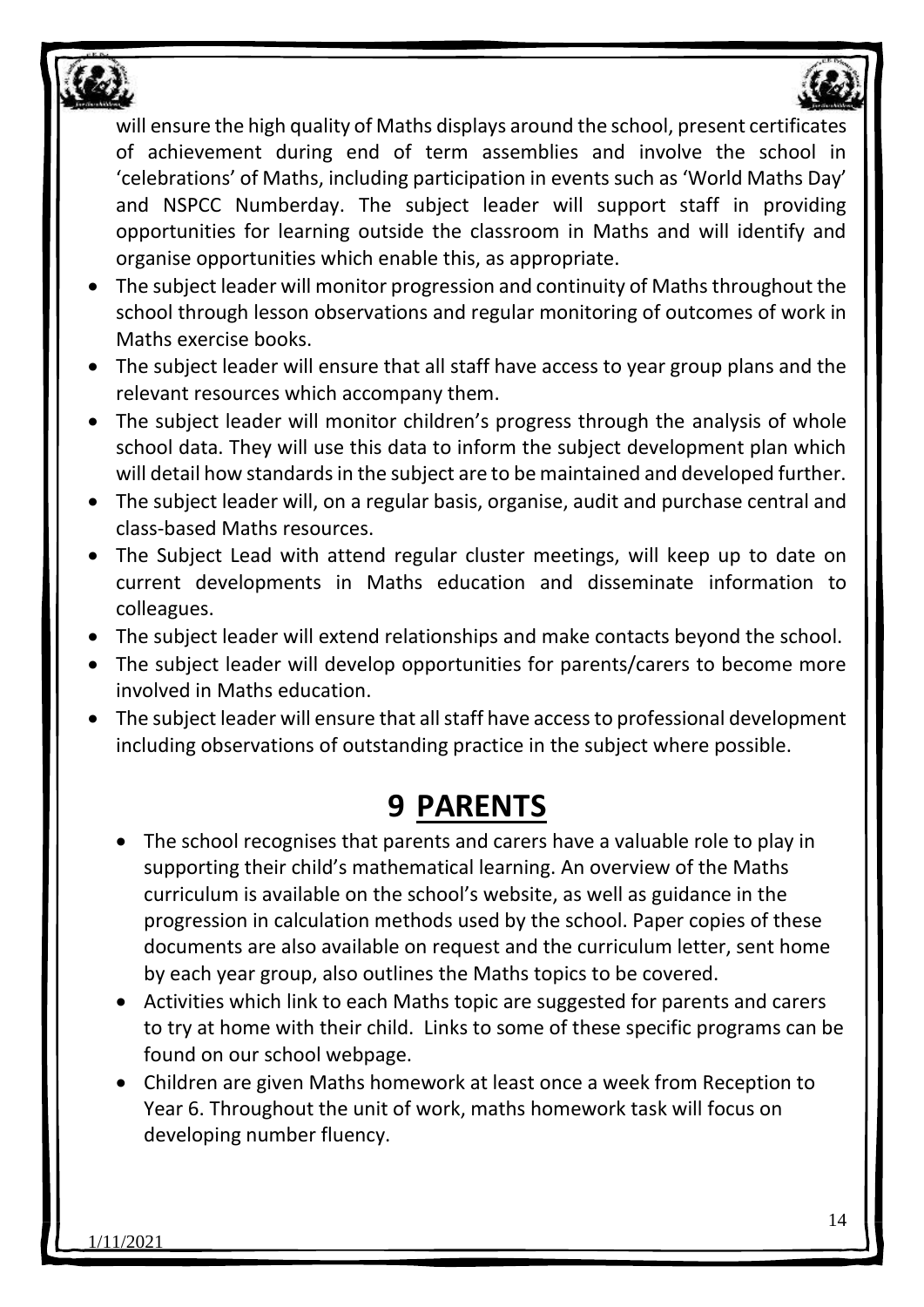

- Parents are informed of their child's progress at Parents Evenings and this is also communicated in written school reports and termly through our Profile books where targets are set and parents are given up-to-date information.
- Parents and carers are encouraged to speak to their child's teacher at any point during the year, either informally or by making a specific appointment. Information about their child's standards, achievements and future targets in Maths is shared during parent/carer meetings, as well as ways that parents/carers may be able to assist with their child's learning.
- The school also provides a number of opportunities for parents/carers to learn about what their child is learning and the way their child is being taught through parent workshops.
- Parent's consultations are held each full term (except the summer term where reports are sent out) where the teacher discusses children's targets and progress in Mathematics.

# 10 **MONITORING AND REVIEW**

The maths subject leader alongside the SLT is responsible for having an overview of standards. This information can be gained in a number of ways – book sampling, pupil interviews, planning scrutiny, monitoring displays and visiting lessons. Information gained is collated by the subject leaders and used to highlight areas of strength and weakness. Appropriate action is then taken depending upon the outcome.

We will continue to review this policy and our maths milestones to ensure continual improvements in attainment and progress in Maths for all of our children.

**Policy Status and Review Written by:** Maths Lead Morag Coote **Approval date: Review date:**